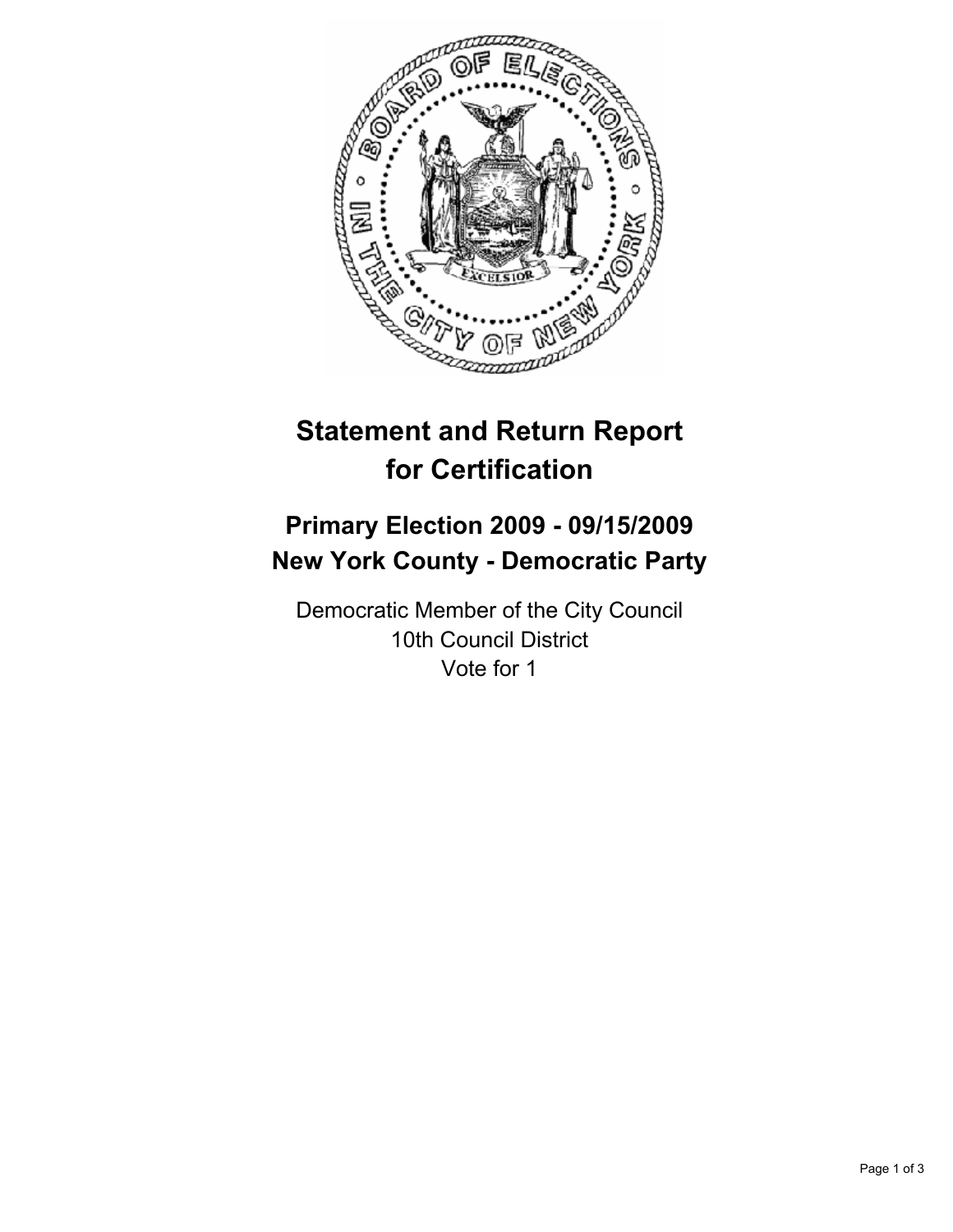

## **Assembly District 71**

| <b>EMERGENCY</b>          | 1     |
|---------------------------|-------|
| ABSENTEE/MILITARY         | 19    |
| <b>AFFIDAVIT</b>          | 28    |
| FRANCESCA M CASTELLANOS   | 68    |
| LUIS FACUNDO              | 38    |
| RICHARD REALMUTO          | 261   |
| YDANIS A RODRIGUEZ        | 879   |
| <b>CLEOFIS SARETE</b>     | 44    |
| <b>FRANCISCO SPIES</b>    | 27    |
| <b>RUBEN DARIO VARGAS</b> | 88    |
| MANNY C VELAZQUEZ         | 74    |
| C R VANCE (WRITE-IN)      | 1     |
| <b>Total Votes</b>        | 1,480 |

## **Assembly District 72**

| <b>EMERGENCY</b>               | 1     |
|--------------------------------|-------|
| ABSENTEE/MILITARY              | 54    |
| <b>AFFIDAVIT</b>               | 106   |
| <b>FRANCESCA M CASTELLANOS</b> | 255   |
| LUIS FACUNDO                   | 133   |
| RICHARD REALMUTO               | 1,064 |
| YDANIS A RODRIGUEZ             | 4,442 |
| <b>CLEOFIS SARETE</b>          | 119   |
| <b>FRANCISCO SPIES</b>         | 161   |
| <b>RUBEN DARIO VARGAS</b>      | 363   |
| <b>MANNY C VELAZQUEZ</b>       | 802   |
| JEFFREY A LAUFER (WRITE-IN)    | 1     |
| <b>Total Votes</b>             | 7,340 |